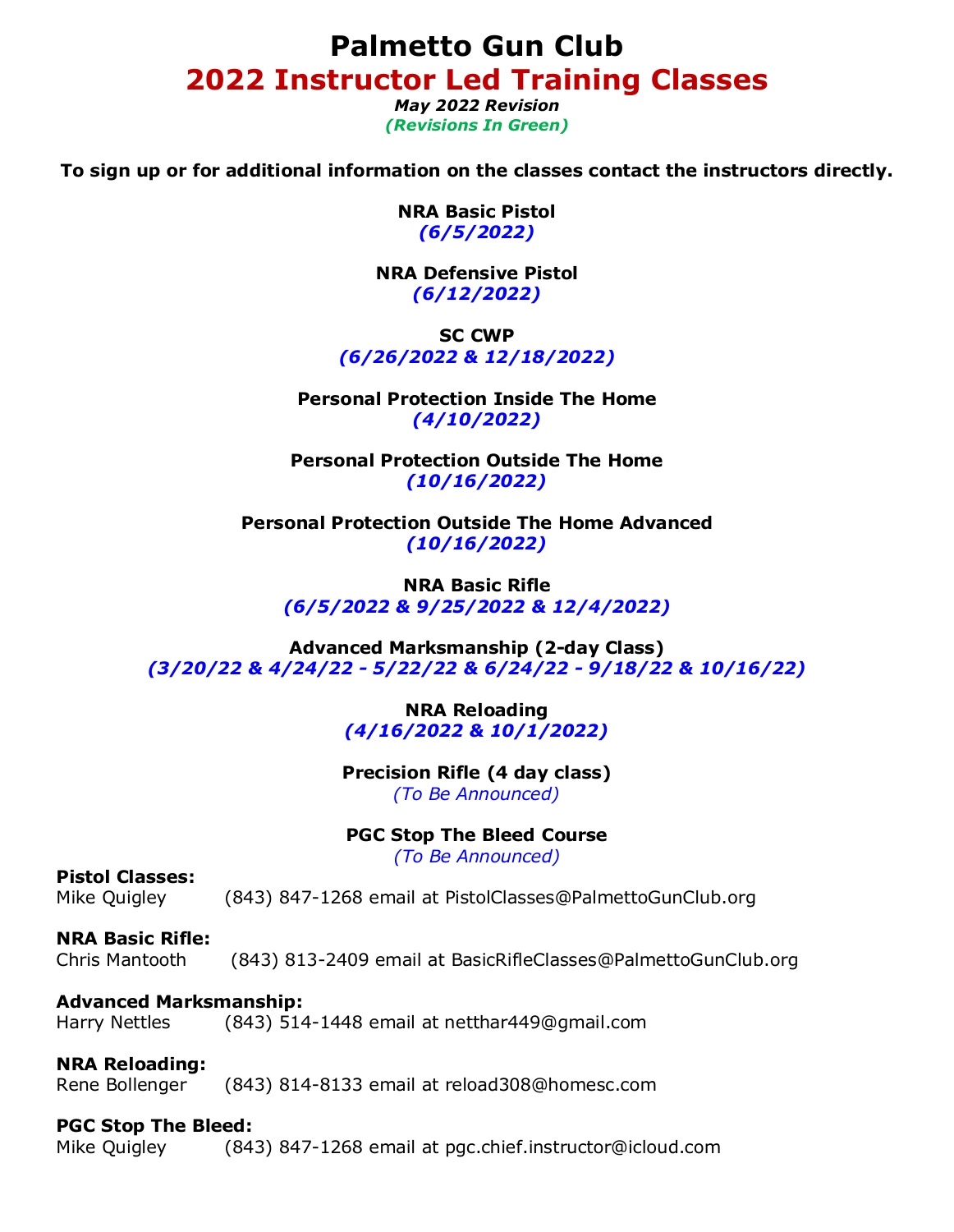All PGC Classes are open to PGC members and their direct family members. There is a fee of \$35 for each student to reimburse the club for the training materials provided to each person and the consumables used in the conduct of the course. Direct Family members include spouse, grandparents, parents, children, children's spouses, brothers, sisters, and grandchildren.

**NOTE**: At the instructor's discretion PGC Classes may be offered to individuals who do not qualify as a "direct family member." For Pistol classes, Club Members may recommend those who do not qualify as a "direct family member." The class fee will be \$70 for these individuals to account for the value offered by the club resources. Individuals in this category will not be able to get a confirmed seat in the class until three weeks prior to the class date.

Note: Individuals on the membership wait list may attend classes at the member rate.

In the NRA Basic Shooting classes (Pistol & Rifle) the club provides guns, ammunition, and written training materials. The students provide a good attitude, hearing and eye protection. In the NRA reloading class, the club provides all required materials as well.

## **NRA Basic Pistol**

• Objectives: To learn the basic knowledge, skills, and attitude necessary for owning and using a pistol safely.

- Prerequisite: None
- Age: Children may attend with their parents at their discretion.
- Class Length: 8 to 10 hours
- Maximum Size: 8 May vary depending on the number of instructors available.
- Equipment Needed: Eye and ear protection.
- Minimum Class Size: 4
- Equipment Provided: .22 Semi-Automatic Pistols and Ammunition are provided as part of the course.
- Students may bring their own .22 handguns to use after demonstrating the basics with club guns.
- Cost: \$35 PGC Members / \$70 Non-Members.
- Certificate: Yes, NRA Basic Pistol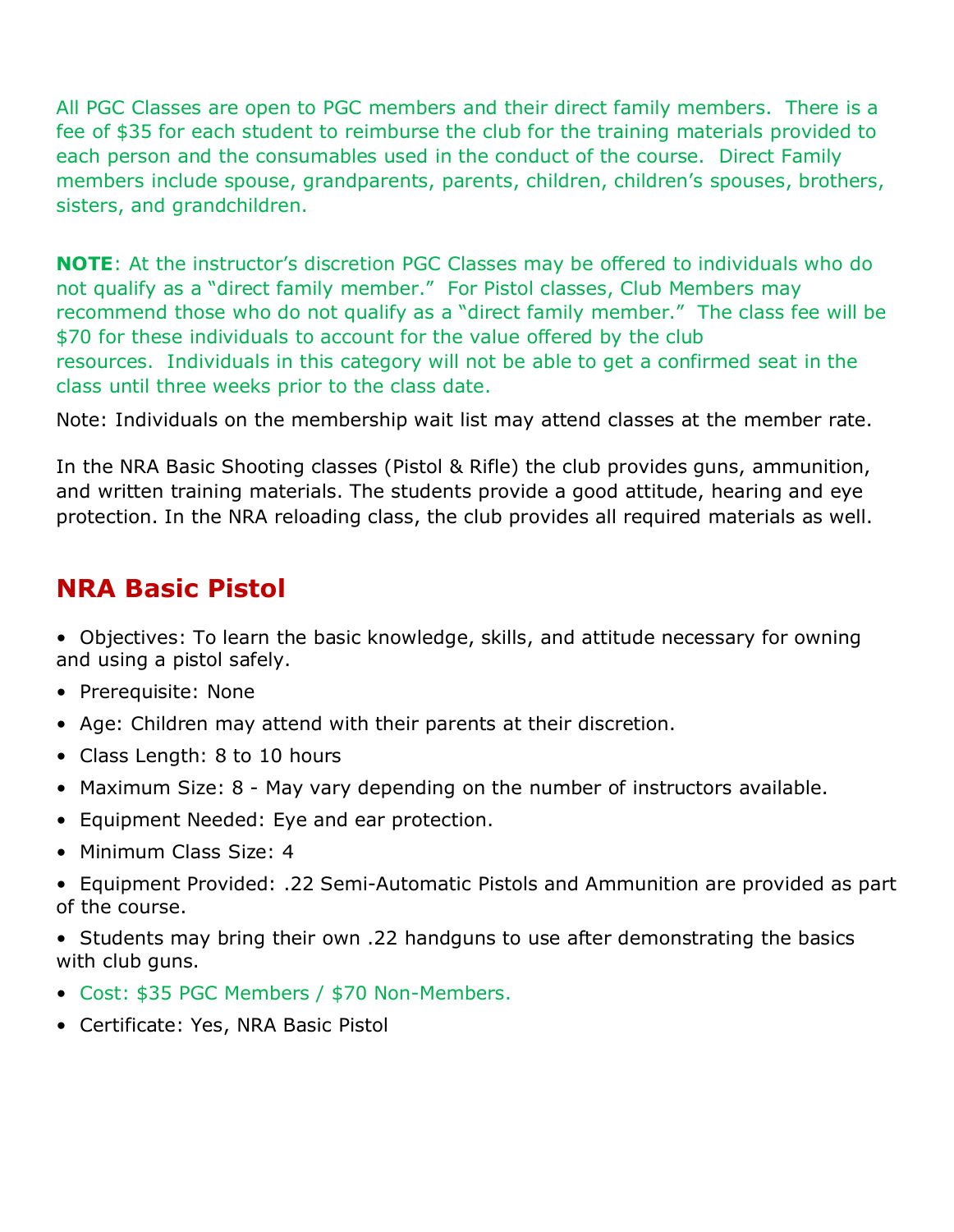# **NRA Defensive Pistol**

### • Objectives:

This course focuses on technique and the development of a defensive mindset. It is NRA's response to developing skills in people of good repute that seek training to obtain their concealed firearms permits or practice their skills and are willing to take the next step beyond the basics. The goal of the course is to develop the knowledge, skills, and attitude to carry and use a concealed pistol ethically, responsibly, and with confidence. This course includes specific instruction on drawing a handgun from a concealed holster. While not a prerequisite for the club's South Carolina Concealed Weapon Permit course, it is highly recommended that students take this course prior to the CWP course.

## *This course does not meet the requirements to obtain a SC CWP.*

• Prerequisite: This course is for law-abiding adult citizens, as defined by applicable federal, state, or local law, and experienced shooters (shooters able to show mastery of the basic skills of safe gun handling, shooting a group, zeroing the firearm, and cleaning the firearm). Prospective participants can demonstrate that they have the requisite knowledge, skills, and attitudes by producing an NRA Basic Pistol Course certificate, Concealed Weapon Permit, NRA pistol competitive shooting qualification card, or military DD 214, or a recommendation from a PGC Pistol Competition Match Director.

- Age: Minimum 18
- Maximum Class Size: 8
- Minimum Class Size: 4
- Equipment Needed:

 1. Quality Pistol appropriate for concealed carry; Center Fire handguns holding at least 5 rounds.

 2. Quality Strong Side Hip Holster; recommend form fitted leather or Kydex, the holster must cover trigger/trigger guard

- 3. Quality belt designed to carry a holster and a firearm.
- 4. 200 rounds of factory ammunition

 5. Spare magazines or speed loaders with appropriate pouches. Students should have at least two spares.

- 6. Clothing appropriate for concealed carry & the weather
- 7. Eye & ear protection
- Cost: \$35 PGC Members / \$70 Non-Members
- Certificate: NRA Course Completion Certificate

• Textbooks: Students will receive the NRA Guide to the Basics of Personal Protection Outside The Home handbook, NRA Gun Safety Rules brochure, the Winchester/NRA Marksmanship Qualification booklet.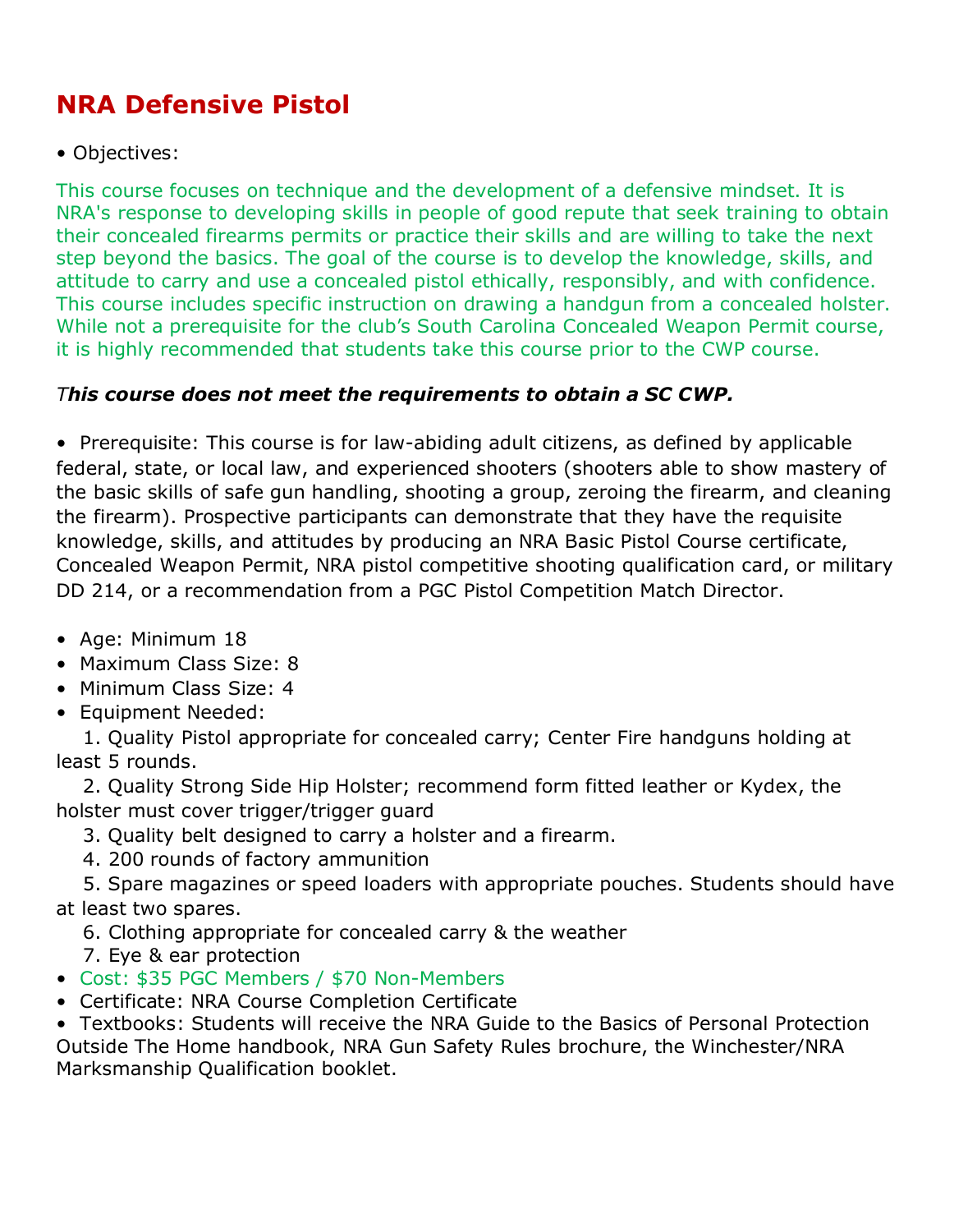# **SC Concealed Weapons Permit (CWP)**

• Satisfies all Permit Requirements.

• Objectives: To satisfy the South Carolina training and practical requirements for a Concealed Weapons Permit and gun handling skills that include safely presenting a pistol from concealed carry holster and shooting from concealment. The student is expected to be proficient at the use and operation of their handgun; there will be no coaching or training provided during the range period. Additionally, it is expected that all students will be proficient at competently and safely presenting the handgun from a concealed holster. It is highly recommended that students take the NRA Defensive Pistol class prior to this class to ensure they have received training on presenting a handgun from a concealed holster. Students who are not proficient, or who are unsafe while drawing their pistol from the holster will be dismissed from class.

- Prerequisites: Basic Pistol Course. (See discussion of expectations above)
- Age: Minimum 18
- Class Length: 8 to 10 hours
- Maximum Size: 8 May vary depending on the number of instructors available.
- Minimum Class Size: 4

• Equipment Needed: Eye and Ear protection, a modern handgun suitable for selfdefense with strong side holster suitable for concealment, 100 rounds of **factory ammunition** and spare magazines. Note target pistols and rimfire pistols are not suitable.

• Cost: \$35 PGC Members / \$70 Non-Members

• Certificate: Yes, a club certificate is awarded. And on satisfactory completion the instructor will sign the appropriate portions of the SLED forms to apply for a South Carolina Concealed Weapons Permit.

• Textbooks: Locally prepared student notebook.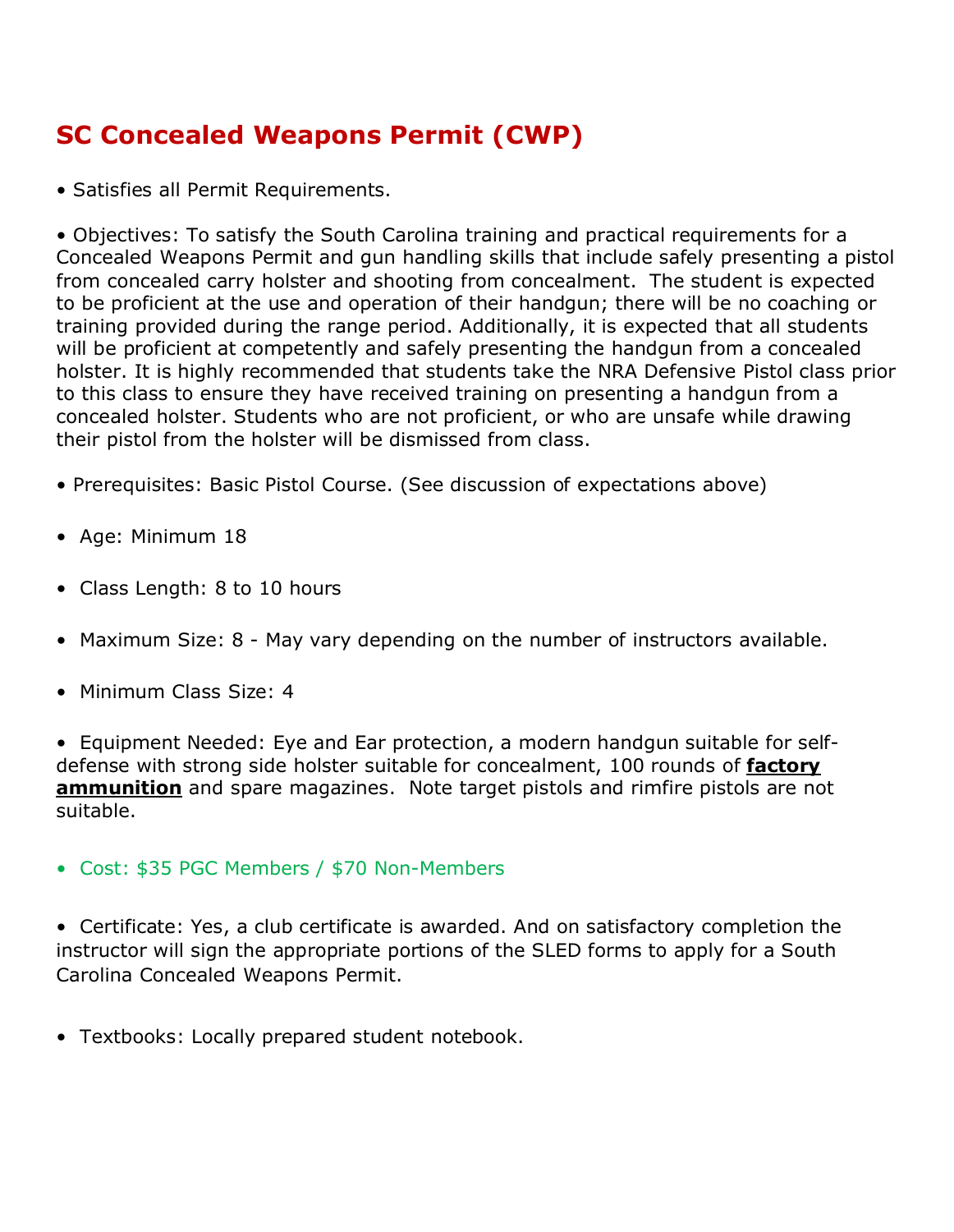## **Personal Protection Inside The Home**

• Objectives: This course teaches the basic knowledge, skills, and attitude essential to the safe and efficient use of a handgun for protection of self and family in the home and provides information on the law-abiding individual's right to self-defense. Students will learn basic defensive shooting skills, strategies for home safety and responding to a violent confrontation, firearms and the law, how to choose a handgun for self-defense, and continued opportunities for skill development.

• Prerequisite: This course is for law-abiding adult citizens, as defined by applicable federal, state, or local law, and experienced shooters (shooters able to show mastery of the basic skills of safe gun handling, shooting a group, zeroing the firearm, and cleaning the firearm). Prospective participants can demonstrate that they have the requisite knowledge, skills, and attitudes by producing an NRA Basic Pistol Course Certificate, Concealed Weapon Permit, NRA pistol competitive shooting qualification card, or military DD 214, or a recommendation from a PGC Pistol Competition Match Director.

- Age: Minimum 18
- Maximum Class Size: 8
- Minimum Class Size: 4
- Equipment Needed:
	- 1. A modern defensive handgun
	- 2. 100 rounds of factory ammunition.
- Cost: \$35 PGC Members / \$70 Non-Members
- Certificate: NRA Course Completion Certificate

• Textbooks: Students will receive the NRA Guide to the Basics of Personal Protection In The Home handbook, NRA Gun Safety Rules brochure, the Winchester/NRA Marksmanship Qualification booklet.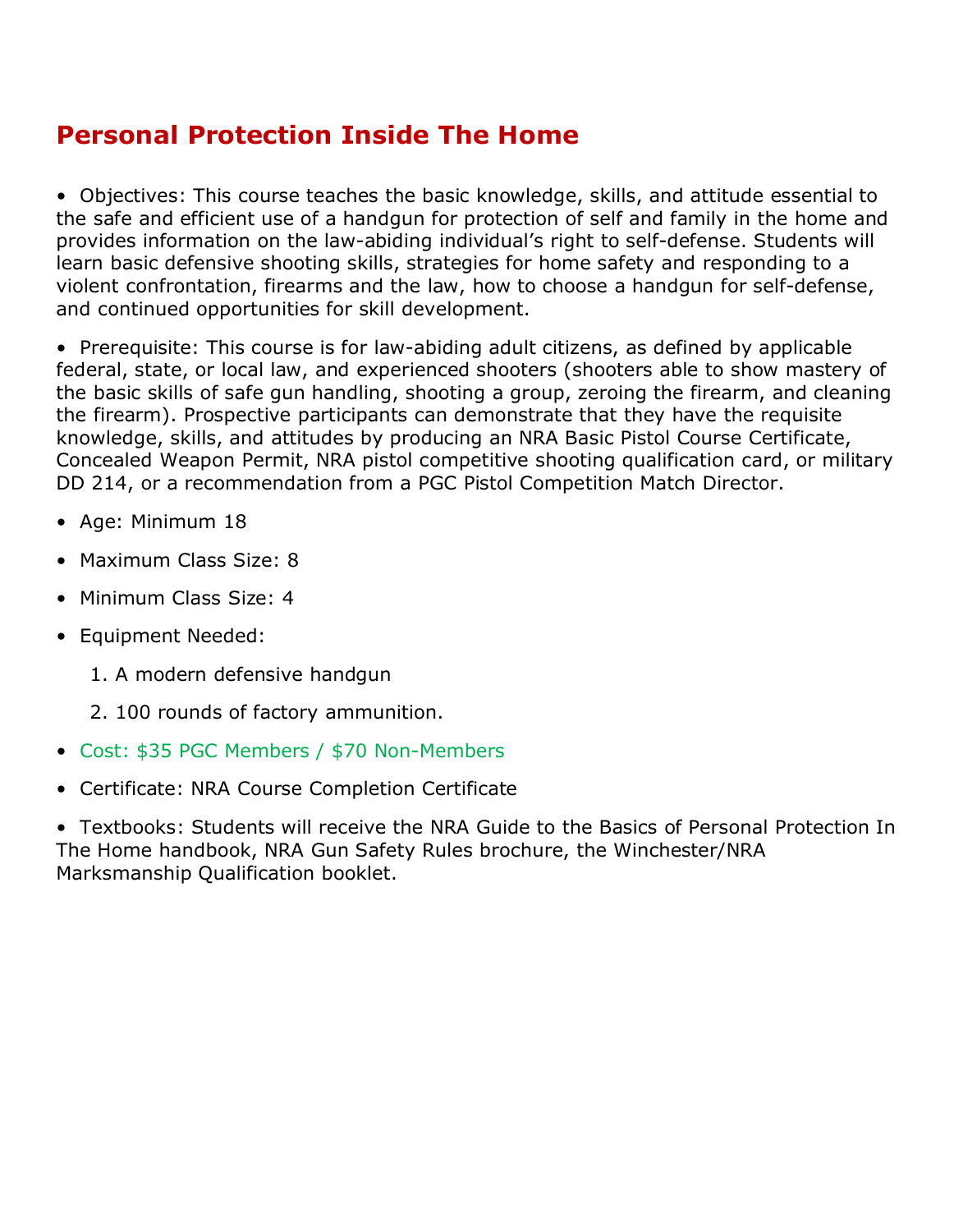# **Personal Protection Outside The Home**

• Objectives: To develop in students the knowledge, skills, and attitude essential for avoiding dangerous confrontations and for the safe, effective and responsible use of a concealed handgun for self-defense outside the home.

• This course teaches the basic knowledge, skills, and attitude essential to the safe and efficient use of a handgun for protection of self and family in the home, and provides information on the law-abiding individual's right to self-defense. Students will learn basic defensive shooting skills, strategies for safety outside the home and responding to a violent confrontation, firearms and the law, how to choose a handgun for self-defense, and continued opportunities for skill development.

• Prerequisite: This course is for law-abiding adult citizens, as defined by applicable federal, state, or local law, and experienced shooters (shooters able to show mastery of the basic skills of safe gun handling, shooting a group, zeroing the firearm, and cleaning the firearm). Prospective participants can demonstrate that they have the requisite knowledge, skills, and attitudes by producing an NRA Basic Pistol Course Certificate, Concealed Weapon Permit, NRA pistol competitive shooting qualification card, or military DD 214, or a recommendation from a PGC Pistol Competition Match Director.

- Age: Minimum 18
- Maximum Class Size: 8
- Minimum Class Size: 4
- Equipment Needed:

1. Quality Pistol appropriate for concealed carry – recommend minimum of 9mm or .38 Special

2. Quality Strong Side Hip Holster – recommend form fitted leather or Kydex, must cover trigger/trigger guard

- 3. Quality Belt, designed to carry a holster and a firearm strongly recommended
- 4. 200 rounds of factory ammunition
- 5. Spare magazines or speed loaders with appropriate pouches at least two spares.
- 6. Clothing appropriate for concealed carry & the weather

7. Eye & ear protection

- Cost: \$35 PGC Members / \$70 Non-Members
- Certificate: NRA Course Completion Certificate

• Textbooks: Students will receive the NRA Guide to the Basics of Personal Protection Outside the Home handbook, NRA Gun Safety Rules brochure, the Winchester/NRA Marksmanship Qualification booklet.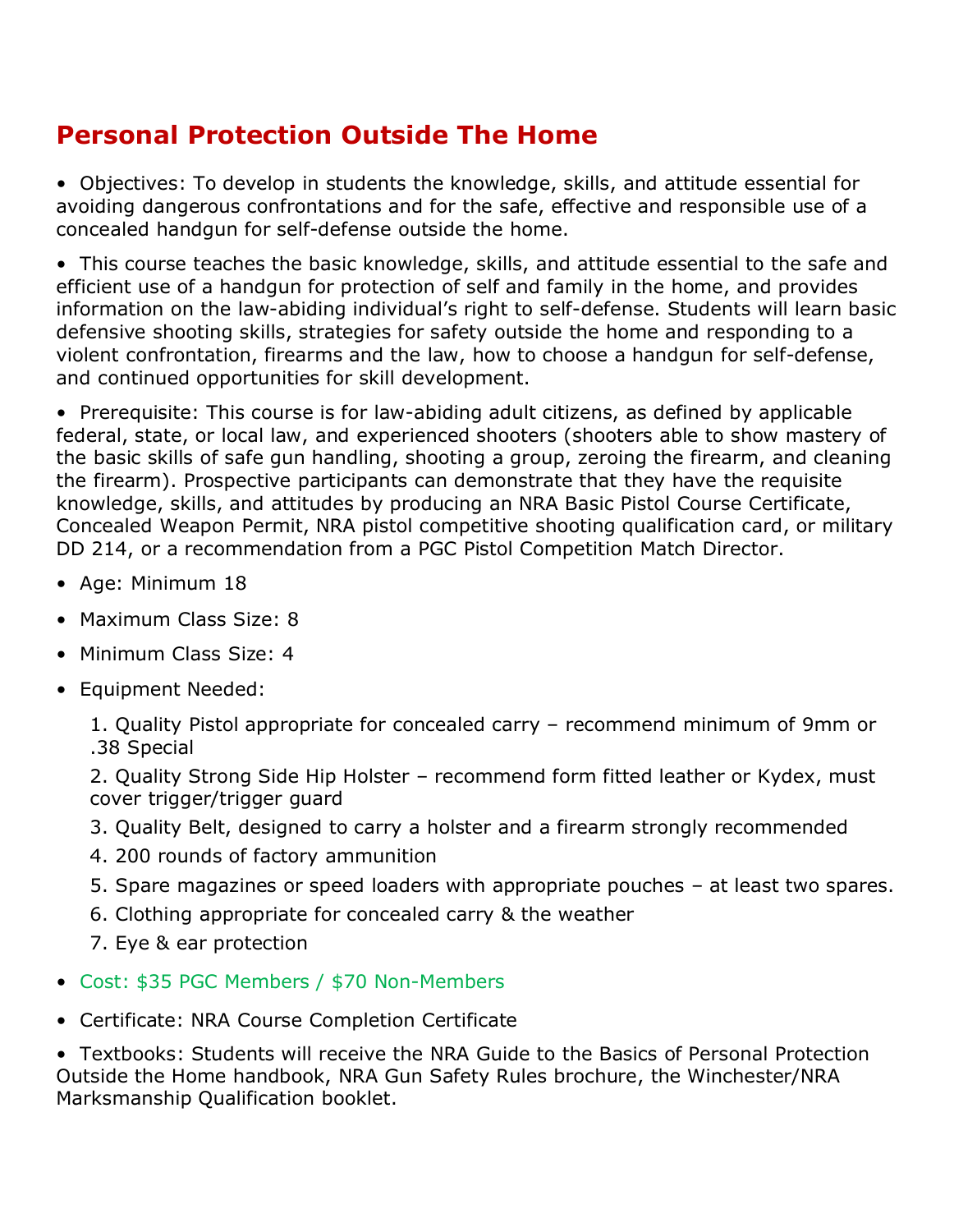## **NRA Basic Rifle**

• Objectives: To learn the basic knowledge, skills, and attitude necessary for owning and using a rifle safely.

- Prerequisite: None
- Class Length: 8 to 9 hours
- Maximum Size: 6
- Equipment Needed: Eye and ear protection.
- Minimum Class Size: 3
- Equipment Provided: .22 rifles and ammunition are provided as part of the course.
- Cost: \$25 PGC Members / \$50 Non-Members.
- Certificate: Yes, NRA Basic Rifle

• Textbooks: Students will receive the NRA Guide to the Basics of Rifle Shooting, NRA Gun Safety Rules brochure, the Winchester/NRA Marksmanship Qualification booklet.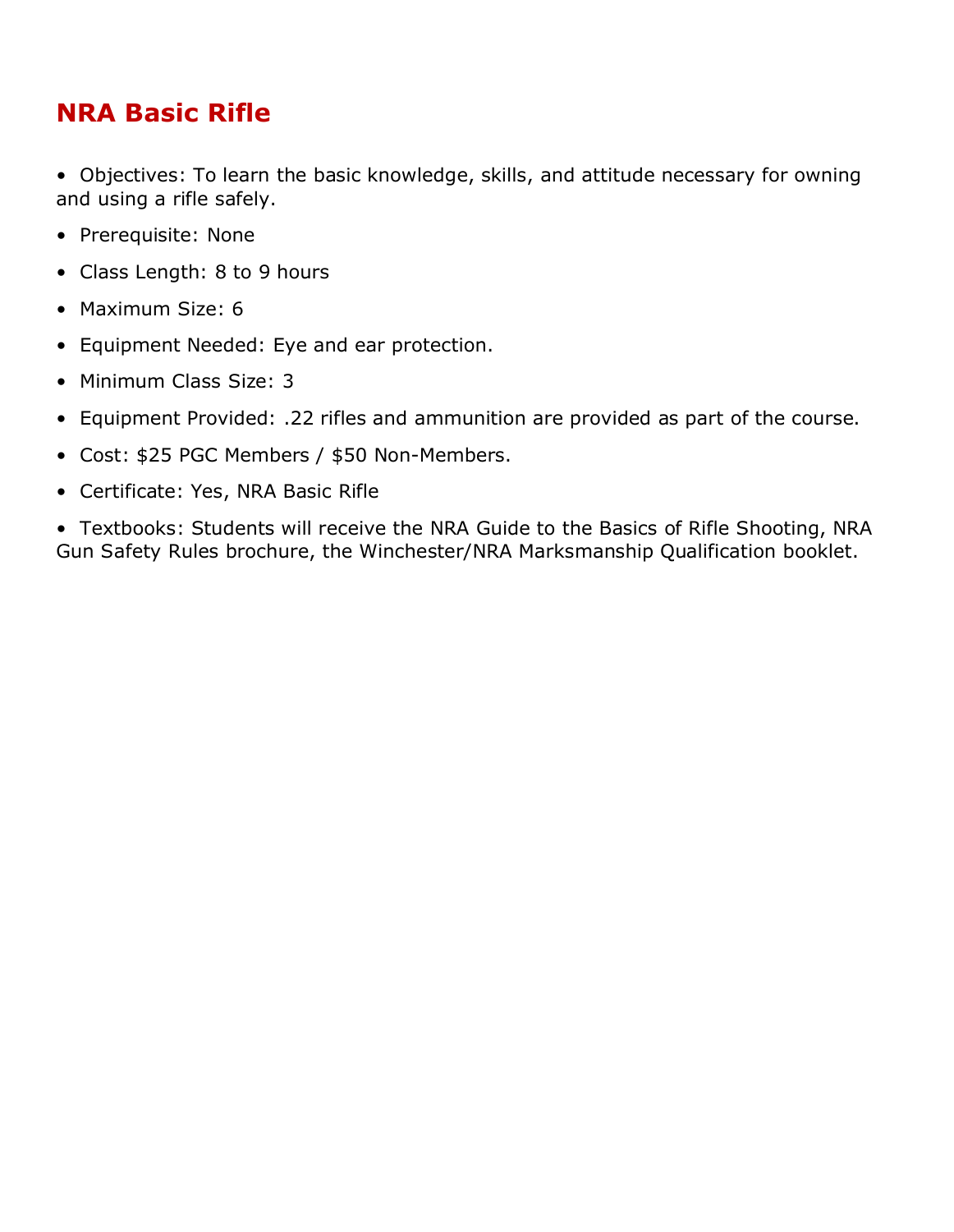# **Advanced Marksmanship**

- Objectives: To certify experience rifle marksman's desiring to become certified to shoot long range beyond 200 yards.
- Prerequisite: NRA Basic Rifle class recommended but not required. Suitable rifle zeroed at one hundred yards.
- Age: recommended for adults only.
- Class Length: 2 days over a period of 2 plus weeks.
- Maximum Size: 8 May vary depending on the number of coaches available.
- Equipment Needed: Eye and ear protection, rifle of a suitable caliber, 100 rounds of match • grade ammo or hand loads and a record book.
- Minimum Class Size: 4
- Equipment Provided: Study guide.
- Cost: \$30 PGC Members Only
- Certification: Yes, Long Range Certification upon successful completion of the clinic and passing the club long range exam.